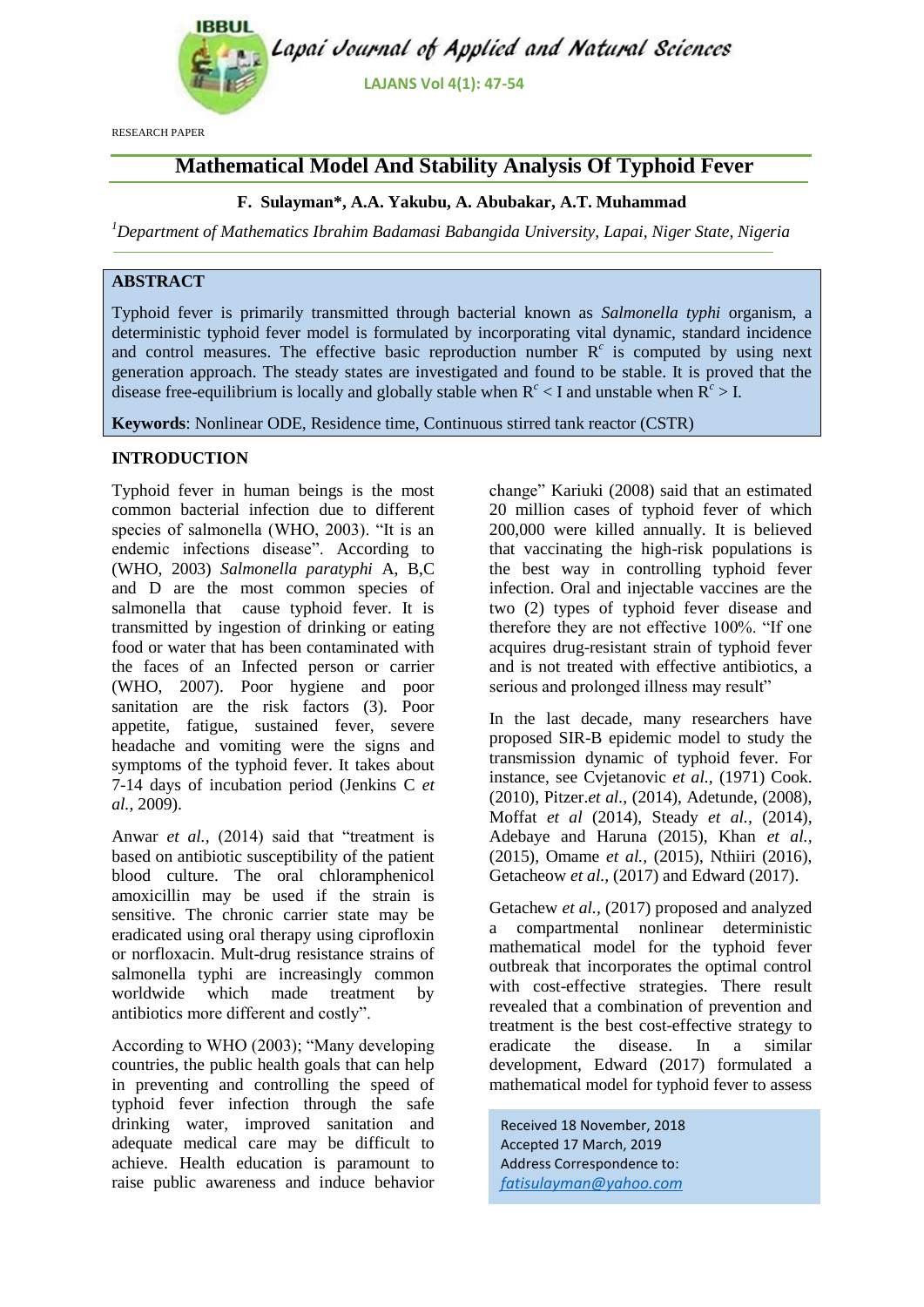the effects of education campaigns, vaccination and treatment on controlling the transmission dynamics of typhoid fever in a community. The funding showed that when each of the controls increased it leads to a decrease in outbreak.

Nthiiri *et al.,* (2016) developed a mathematical model that incorporates protection against the infection but ignored the Recovered class and Bacterial population. In the present work, we therefore extend the model developed by Nthiiri the model by incorporating recovered class and the bacterial population and also a control measures to prevent the infections.

## **MODEL DEVELOPMENT**

The model considers human population as well as bacterial population (B). The human population is divided in to four (4) compartments. Susceptible individuals S(t) is generated from constant recruitment of individuals through birth at the rate bN and arrival of recovered individuals due to the waning of temporary immunity at the rate  $\mathcal{O}$ . The Susceptible individuals will acquire typhoid fever that caused the bacteria when they ingest foods or waters that has been contaminated by Salmonella bacteria and move to the infected class at a rate  $a(1-c_w)B$ 

 $K + B$ , where *a* is the Salmonella ingestion rate,  $c_w$  is rate of compliance with

water hygiene,*K* is Concentration of salmonella bacteria in foods and waters and *B*

 $K + B$  is the probability of individuals that consume foods and drinks contaminated with typhoid causing bacteria. Infected individuals is decrease as a result of treatment, death occurring due to natural caused and disease induce death rate at  $\theta$ ,  $\mu$ ,  $\delta$ <sub>1</sub> respectively.

Treated individuals grows treatment at the rate  $\theta$  and reduces as a result death naturally and disease –oriented death at the rate  $^{\mu}$  and  $\delta_2$ respectively.

## **Conclusion**

In this paper, a brief introduction was given about the reactor and its behavior as regards to mixing, a schematic diagram was also drawn to enable one understand the nature of movements of the reaction. Then the dynamics of the reaction model was carried out were results were drawn based on the analysis. It is obvious that all concentration will reach an equilibrium point only that this will happen at various times as shown in the analysis. This has really proved the characteristic of a continuous flow stirred tank reactor as concentration in the tank is equal to the out flow concentration. It was also noted during the course of analysis that when the residence time selected is high the longer it takes for the reaction to reach completion, but the smaller the residence time chosen, the faster the reaction, thus, saves time . The same also applies when the mixing parameter is large the faster it is for the reaction to reach completion but then considering a large reactor tank this might cause a breakdown of the impeller.

The recovered class increases due to individuals who came from treatment at the rate  $\eta$ ,  $\tau$  and diminishes as a result of death occurred naturally at a rate  $\mu$ . The human population experience natural death rate. The bacterial population in contaminated foods and waters where an infectives can contribute to increase the number of bacterial in foods and waters without proper sanitation with a discharge rate of *e* where  $c_s$  the rate of compliance with environmental sanitation and

 $\mu_{b}$  has been considered to be the death of Salmonella bacteria.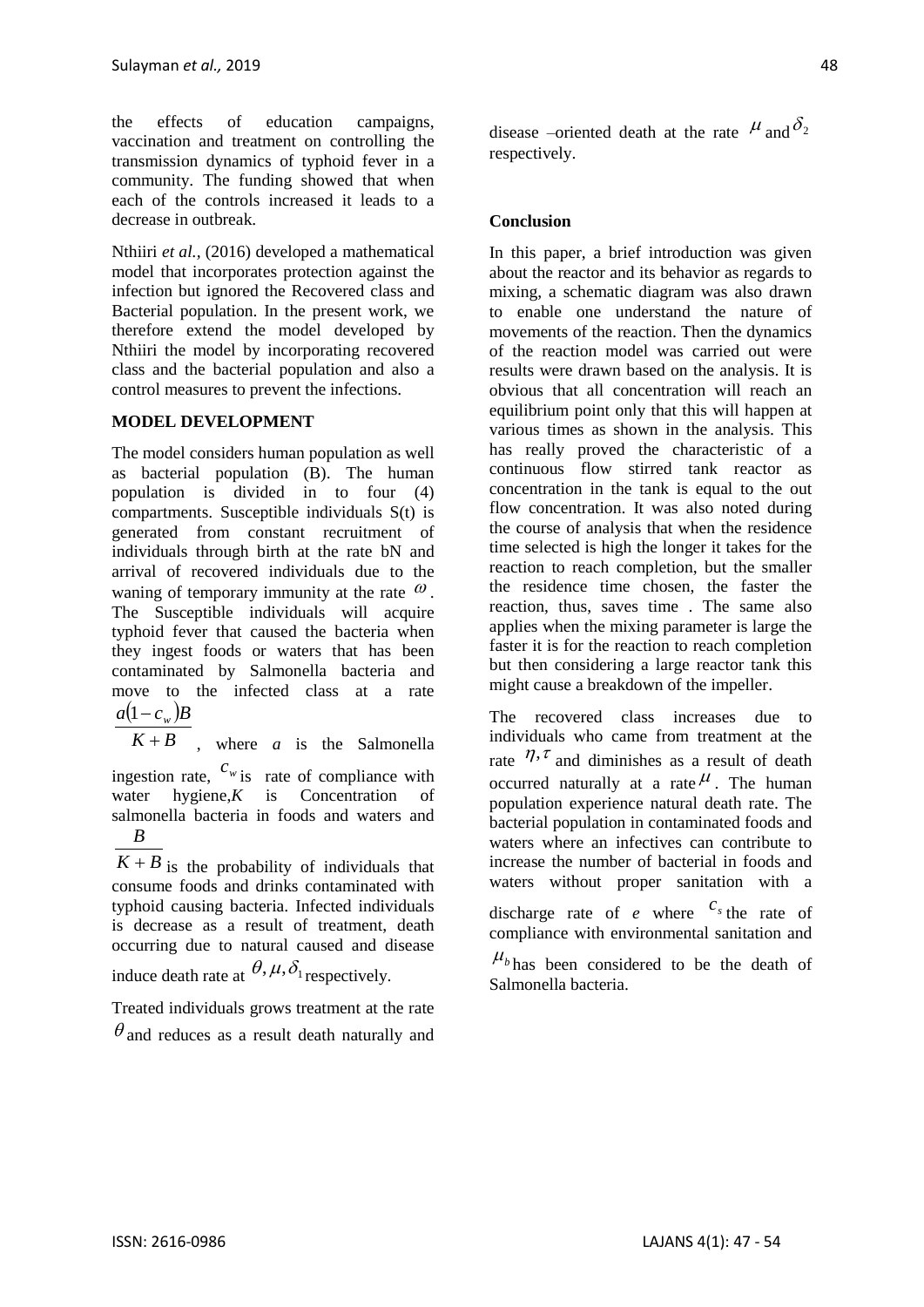

**Fig1: Diagrammatic representation of typhoid fever**

### **MODEL EQUATIONS**

The Model consists of the following system of ordinary differential equations.

$$
\frac{dS}{dt} = bN - \frac{a(1 - c_w)B}{K + B}S + \omega R - \mu S
$$
 (1)

$$
\frac{dI}{dt} = \frac{a(1 - c_w)B}{K + B}S - (\theta + \mu + \delta_1)I
$$
 (2)

$$
\frac{dT}{dt} = \theta I - (\eta + \tau + \mu + \delta_2)T
$$
\n(3)

$$
\frac{dR}{dt} = (\eta + \tau)T - (\omega + \mu)R\tag{4}
$$

$$
\frac{dB}{dt} = e(1 - c_s)I - \mu_b B \tag{5}
$$

$$
\Omega = \{ (S, I, T, R, B) \in \mathbb{R}^5 : S + I + T + R = 1S \ge 0, I \ge 0, T \ge R \ge 0, B \ge 0, \}
$$
\n
$$
(6)
$$

Which can be shown to be positively invariant with respect to the system  $(1-5)$ .

Model variables and parameters in the model are listed below

*S* Susceptible individuals *I* Infected individuals *T* Treated individuals *R* Recovered individuals *B* Bacterial populations *N*Total number of human population *b* Per capital birth rate.  $\mu$  Per capital normal death rate  $\theta$  Progression rate from I to T *a* Salmonella ingestion rate *e* Discharge rate Salmonella *K* Concentration of salmonella bacterial in food and water

 $\delta_1$  Typhoid induced death rate from infectives

*dB*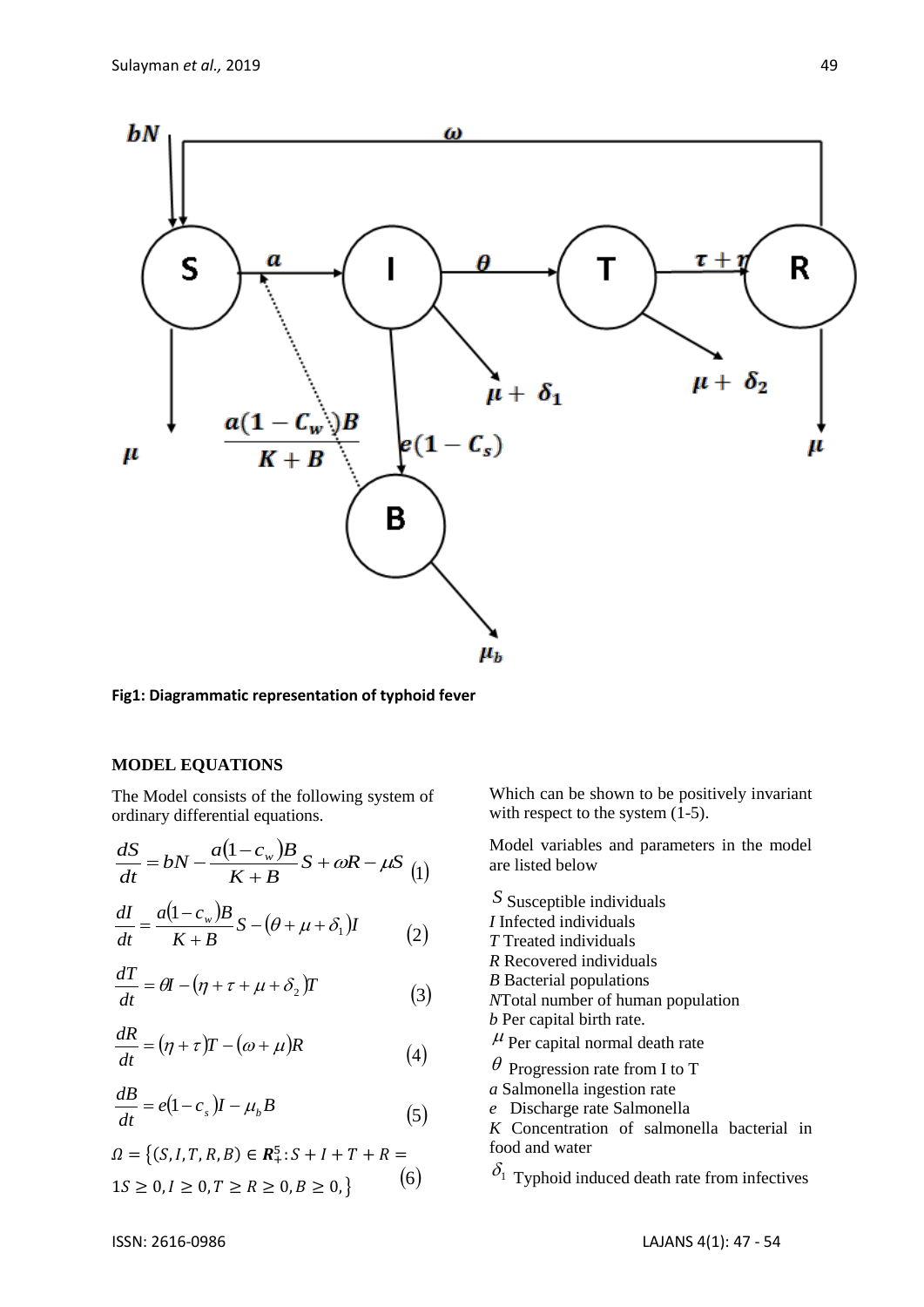$\delta_2$  Typhoid induced death rate from treated  $\omega$  Loss rate (waning) of immunity by recovered individuals

- $\eta$  Natural recovery
- $\tau$  Recovery due to treatment

#### **ANALYSIS OF THE MODEL**

There is absence of infection at the disease. Free equilibrium state. Therefore, all the infected classes will be equal to zero and the whole population will be made up of only the susceptible individuals. We equate the right hand of the model equation (1)-(5) to zero and evaluating it at  $I = T = R = B = 0$  and we solve for the susceptible individuals. Hence, the

disease-free equilibrium state E *f* is

$$
(S^*, I^*, T^*, R^*, B^*) = \left(\frac{bN}{\mu}, 0, 0, 0, 0\right) \cdot (7)
$$

This represents the state in which there is no infection and is called disease-free equilibrium state.

#### **Effective Basic Reproduction Number R** *c*

**S**<sup>2</sup>, correlation decreation ten from treated in the form inselect the mass capacitation of the second matrix, FV<sup>-1</sup> L<sub>A</sub> Consumer intervention of the matrix F(V<sup>-1</sup> La<sub>C</sub>) and the matrix of the matrix of the matrix of The threshold parameters is one of the most generally used in the study of the stability of equilibrium which is known as basic reproduction number  $R_0$ . Basic reproduction number,  $R_0$  is defined by (Diekamann and Heesterbeek , 2000) and (Murry , 2002) " as the average number of new infection introduced into any population of vulnerable by actively infected person. If  $R_0 < 1$ , diseasefree equilibrium is locally asymptotically stable and conversely when  $R_0$ >1, the disease free equilibrium is unstable and disease invasion is possible". If  $R_0=1$  is a maximum limit below which the introduction of newly infected person in a particular society makes the infection difficult to maintain ( Diekamann et al, 1990).

The next generation operation approach described by (Van Den Driessche and Watmough, 2002) will be applied to established the effective basic reproduction number  $(R<sup>c</sup>)$ .

 $R<sup>c</sup>$  is the largest eigenvalue (spectral radius  $\rho$ ) of the next generation matrix,  $FV^{-1}$  I.e  $R^c =$  $\rho$  FV  $^{-1}$  is computed as follows.

Observing that, the matrixes of F and V are obtained from the coefficients of **I** and **B** in the third and fifth equation of the model (1)-(5)

$$
\frac{dI}{dt} = \frac{a(1 - c_w)B}{K + B} S - (\theta + \mu + \delta_1)I
$$
  

$$
\frac{dB}{dt} = e(1 - c_s)I - \mu_b B
$$
  

$$
F = \begin{pmatrix} 0 & \beta S^* \\ 0 & 0 \end{pmatrix} V = \begin{pmatrix} K_1 & 0 \\ -e(1 - c_s) & K_4 \end{pmatrix}
$$
 (8)

**Where** 

$$
K_1 = (\theta + \mu + \delta_1), K_2 = ((\eta + \tau + \mu + \delta_2)), K_3 = (\omega + \mu), K_4 = \mu_b
$$
\n(9)

In order to determine the matrix  $V^{-1}$ , we use the adjoint method,

 $i.e.$ 

$$
V^{-1} = \begin{pmatrix} \frac{1}{K_1} & 0\\ \frac{e(1-c_s)}{K_1K_4} & \frac{1}{K_4} \end{pmatrix}
$$
 (10)

The product of F and  $V^{-1}$  gives

i.e.

$$
F V^{-1} = \begin{pmatrix} \frac{\beta S^* e (1 - c_s)}{K_1 K_4} & \frac{\beta S^*}{K_4} \\ 0 & 0 \end{pmatrix} (11)
$$

Then

$$
R_C = (\rho)K = (\rho)F V^{-1}
$$

According to Castillo- Chavez et al; (2002), effectivebasic reproduction number, *Rc* is the dominant eigen value

$$
R_C = \frac{\beta S^* e (1 - c_s)}{K_1 K_4} = \frac{aeb (1 - c_w)(1 - c_s)N}{K \mu (\theta + \mu + \delta_1) \mu_b}
$$
  
(12)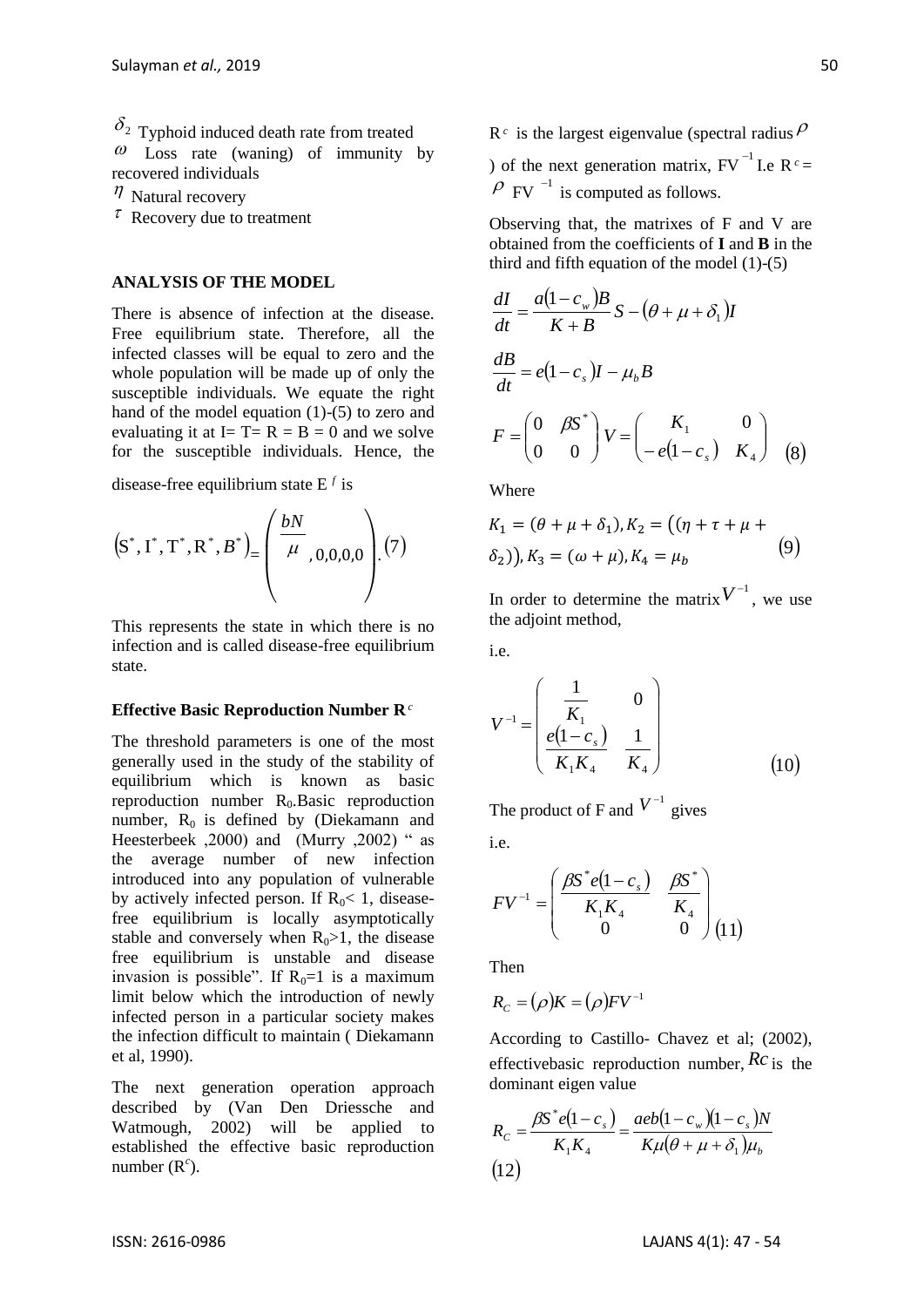Where

$$
\beta = \frac{a(1 - c_w)}{K}, \quad S^* = \frac{bN}{\mu}, \quad K_1 = (\theta + \mu + \delta_1),
$$
  
and 
$$
K_4 = \mu_b
$$

One of the most important concern parameter

for a disease to invade a population is  $R_C$ which measure the severity of epidemic.

**Theorem 1**: The disease-free equilibrium is locally asymptotically stable if  $R_0 < 1$ , and unstable if  $R_0>1$ 

#### **Analysis of local stability of disease-free equilibrium state** *E<sup>f</sup>*

To investigate the stability of disease-free equilibrium state *E<sup>f</sup>* , linearization approach shall be used to prove that the disease- free

equilibrium state is locally asymptotically stable. The jacobian stability approach will be used as explain in (Hethcote, 2000) and (Benya, 2013) to attack model equation (1)- (5).

$$
bN - \frac{a(1 - c_w)B^*}{K + B^*} S^* + \omega R^* - \mu S^* = 0
$$
  
\n
$$
\frac{a(1 - c_w)B^*}{K + B^*} S^* - (\eta + \tau + \delta + \mu)I^* = 0
$$
  
\n
$$
\theta I^* - (\eta + \tau + I + \mu + \delta_2) = 0
$$
  
\n
$$
(\eta + \tau)I^* - (\omega + \mu)R^* = 0
$$
  
\n
$$
e(1 - c_s)I^* - \mu_b B^* = 0
$$
\n(13)

Linearization of equation (13) gives

$$
J(E^{f}) = \begin{bmatrix} \frac{-a(1-c_w)B^*}{K+B^*} - \mu & 0 & 0 & \omega - \frac{a(1-c_w)}{K+B^*}S^* \\ \frac{a(1-c_w)B^*}{K+B^*} & -k_1 & 0 & 0 & \frac{a(1-c_w)}{K+B^*}S^* \\ 0 & \theta & -k_2 & 0 & 0 \\ 0 & 0 & \eta + \tau & -k_3 & 0 \\ 0 & \epsilon(1-c_s) & 0 & 0 & -k4 \end{bmatrix}
$$

Where

$$
K_1 = (\theta + \mu + \delta_1), K_2(\eta + \tau + \mu + \delta_2), K_3 = (\omega + \mu), K_4 = \mu_b, K_4 = \frac{a(1 - c_w)}{K}
$$

At disease- free equilibrium state E *f*

$$
(S^*, I^*, R^*, B^*) = \left(\frac{bN}{\mu}, 0, 0, 0\right)
$$
  

$$
J(E^f) = \begin{bmatrix} -\mu & 0 & 0 & \omega - \beta S^* \\ 0 & -k_1 & 0 & 0 & \beta S^* \\ 0 & \theta & -k_2 & 0 & 0 \\ 0 & 0 & \eta + \tau & -k_3 & 0 \end{bmatrix}
$$
  
ISSN: 2616-0986  
 $l$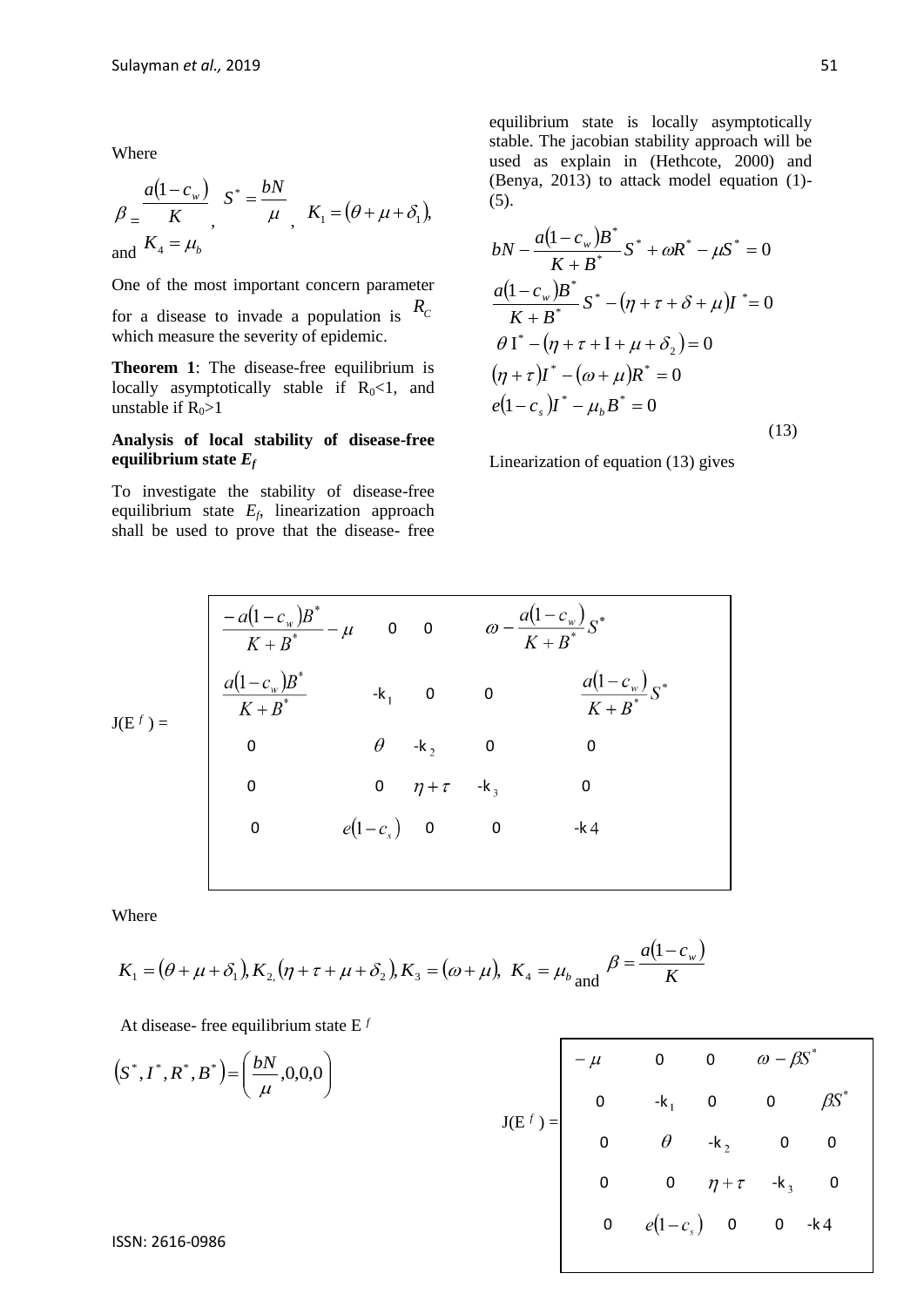Therefore, we observed that all the eigenvalues are real part and negatives which shows that the model is locally asymptotically stable.

#### **Global Stability of Disease Free Equilibrium,** *E<sup>f</sup>*

In order to ensure that typhoid fever is independent of the initial size of the subpopulations of the model  $(1)$  –  $(5)$ , it is necessary to show that the DFE is globallyasymptotically stable (GAS). One common approach in studying the global asymptotic stability of the DFE is to construct an appropriate Lyapunov function (Li et al., 1999, Fall et al., 2007, Huo et al., 2010, Garba and Gumel, 2010). However, we shall apply the result introduced by Castillo-Chavez et al. (2002).

**Theorem 2:** The disease- free equilibrium *Ef* of (1)- (5) is globally asymptotically stable (GAS) in  $\Omega$  if  $R_c < 1$ .

**Proof:** To establish the global stability of the disease free equilibrium, the two conditions (H1) and (H2) as in Castillo-Chavez et al. (2002) must be satisfied for  $R_C < 1$ . We rewrite the model  $(1) - (5)$  in the form:

$$
\frac{dX}{dt} = F(X, Z)
$$
  

$$
\frac{dZ}{dt} = G(X_1, 0) = 0
$$
 (14)

Where  $X = (S^*, R^*)$  and  $Z = (I^*, T,^* B^*)$ ,

with the components of  $X \in \mathbb{R}^2$  denoting the uninfected population and the components of  $Z \in R^3$  denoting the infected population.

The disease-free equilibrium is now denoted as

$$
E_f = (X^*, 0), X_1^* = \left(\frac{bN}{\mu}, 0\right)
$$

Now, for the first condition,  $H<sup>1</sup>$  that is globally asymptotically stability of  $X^*$ , we

$$
\frac{dX}{dt} = F(X,0) = \begin{bmatrix} bN + \omega R^* - \mu S^* \\ -(\omega + \mu)R^* \end{bmatrix}
$$
  
(15)

are linear differential equations, that is

$$
\frac{dS^*}{dt} = bN + \omega R^* - \mu S^*
$$

$$
\frac{dR^*}{dt} = -(\omega + \mu)R^*
$$

Solving, we have

$$
S^{*}(t) = \frac{bN + \omega R^{*}}{\mu} - \frac{bN + \omega R^{*}}{\mu} e^{-\mu t} + S^{*}(0)e^{-\mu t}
$$
  
and

$$
R^*(t) = R^*(0)e^{-(\omega+\mu)t}
$$

Now, clearly from (4) and (7) we have  $S^*(t) + R^*(t) \to N$  as  $t \to \infty$ , regardless of the value of  $S^*(0)$  and  $R^*(0)$ .

Thus 
$$
X^* = \left(\frac{bN}{\mu}, 0\right)_{\text{is}}
$$
 asymptotically stable.

globally

Next, for the second condition, that is  $G(X, Z) = AZ - G(Z)$  $\frac{1}{2}$ , we have

$$
G(X,Z) = \begin{bmatrix} G_1(X,Z) \\ G_2(X,Z) \\ G_3(X,Z) \end{bmatrix} = \begin{bmatrix} a(1-c_w)B^*S^* \\ K+B^* \\ \xi I^* - K_3T^* \\ e(1-c_s)I^* - K_5B^* \end{bmatrix}
$$

$$
(A) = \frac{\partial G}{\partial Z} (X^*, 0) =
$$
  
\n
$$
\begin{bmatrix}\n-k_2 & 0 & \frac{a(1 - c_w)S^*}{K + B^*} \\
\xi & -k_3 & 0 \\
e(1 - c_s) & 0 & -k_5\n\end{bmatrix}
$$

This is clearly an M-matrix (the off-diagonal elements of A are non-negative).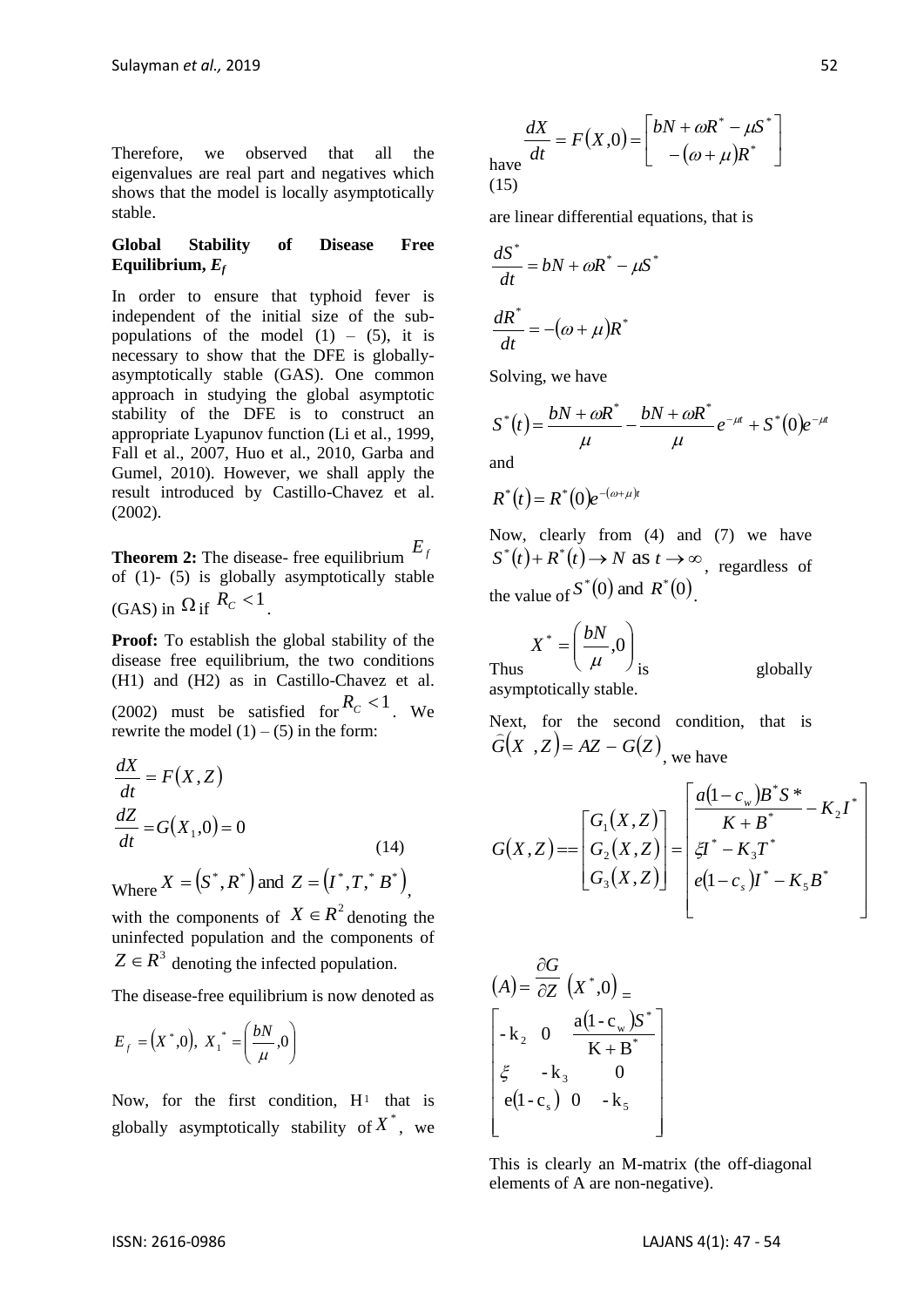So that

$$
\widehat{G}(X, Z) = AZ - G(X, Z) = \begin{pmatrix} 0 \\ 0 \\ 0 \end{pmatrix}
$$

Therefore.  $f =$  $(X^*,0)$ globally asymptotically stable. This shoes that irrespective of initial population of an infected, typhoid fever can still be controlled.

#### **Conclusion**

In this paper, we developed and analyzed a compartmental model for the transmission dynamic of typhoid fever. In the present study, we used SITR-B epidemic modelto study the influence of control measures. In the model we introduced some control measures which can help in reducing the burden of the disease.

The effective basic reproduction number  $R^c$  is obtained. Our analysis shows that the diseasefree equilibrium of the model is locally and globally stable when  $R^c$ <1 and unstable when  $\mathbf{R}^c > 1$ .

#### **REFERENCES**

- Adetunde, I.A.. (2008).. A Mathematical Models for the Dynamics of Typhoid Feverin Kassena-Nankana District of Upper East Region of Ghana. Journal of Modern Mathematics and Statistics , 2, 45-49.
- Adeboye, K. R. and Haruna, M.( 2015). A mathematical model for thetransmission and control of malaria and typhoid co-infectionusing sirs approach. *Nigeria Research Journal of Mathematics.*
- Anwar E, Goldberg E, Fraser A, Acosta, C .J, Paul M. and Leibovici L (2014). Vaccination for Preventing Typhoid Fever. The Cochrane Database of Systematic Reviews. CD001 261: (1).
- Castillo-Chavez, C., Feng, Z. and Huang, W.(

2002). On the Computation of  $R^0$  and its Role on Global Stability. Mathematical Approaches for Emerging

and Reemerging Infectious Diseases. An Introduction 1:(229).

- Cook, J. H.( 2010). Are Cholera and Typhoid Vaccines a Good Investment for Slums in Kolkata. India Pediatr. Infect. Dis. J.; 9(5):485-496.
- Cvjetanovic B., Grab B. and Eumura K.(1971). Epidemiological Model of Typhoid Tever and its Use in Planning and Evaluation of Antityphoid Immunization and Sanitation Programmes. Bull. W.H.O.; 45(1):53-75.
- Diekmann, O., Heesterbeek, J.A.P. and Roberts, M. G. (2009). The Construction of Next-Generation Matrices for Compartmental Epidemic Models. Journal of the Royal Society Interface , 7, 873-885.
- Edward, S. (2017) Modeling and Stability Analysis of Typhoid Fever Transmission Dynamics with Control Strategies. International Journal of Sciences : Basic and Applied Research , 32, 151-168.
- Fall, A., Iggidr, A., Sallet, G. and Tewa, J. J. (2007). Mathematical modeling of Natural Phenomena. Epidemiology 2 (1): 55{73}.
- Getachew T.T, Oluwole D. M, and David M. (2017). Modelling and Optimal Control of Typhoid Fever Disease with Cost-Effective Strategies. Computational and Mathematical Methods in Medicine. Volume Article ID2324518, 16 pages.
- Huo, H.-F., Dang, S.-J. and Li, Y.-N.( 2011). Stability of a Two-Strain Tuberculosis Model with General Contact Rate In Abstract and Applied Analysis.
- Jenkins C., and Gillespie S. H. (2009). Salmonella Infection in: G.C.Cook and A. L Zumla Mansons Tropical Diseases. Elsevier, China. 931-942.
- Kariuk S. (2008) Typhoid Fever in Sub-Saharan Africa; Challenge of Diagnosis and Management of Infectious. Journal of Infection in Developing Countries. 2(6) :443-447
- Khan, M.A., Parvez, M., Islam, S., Khan, I., Shafie, S. and Gul, T. (2015)